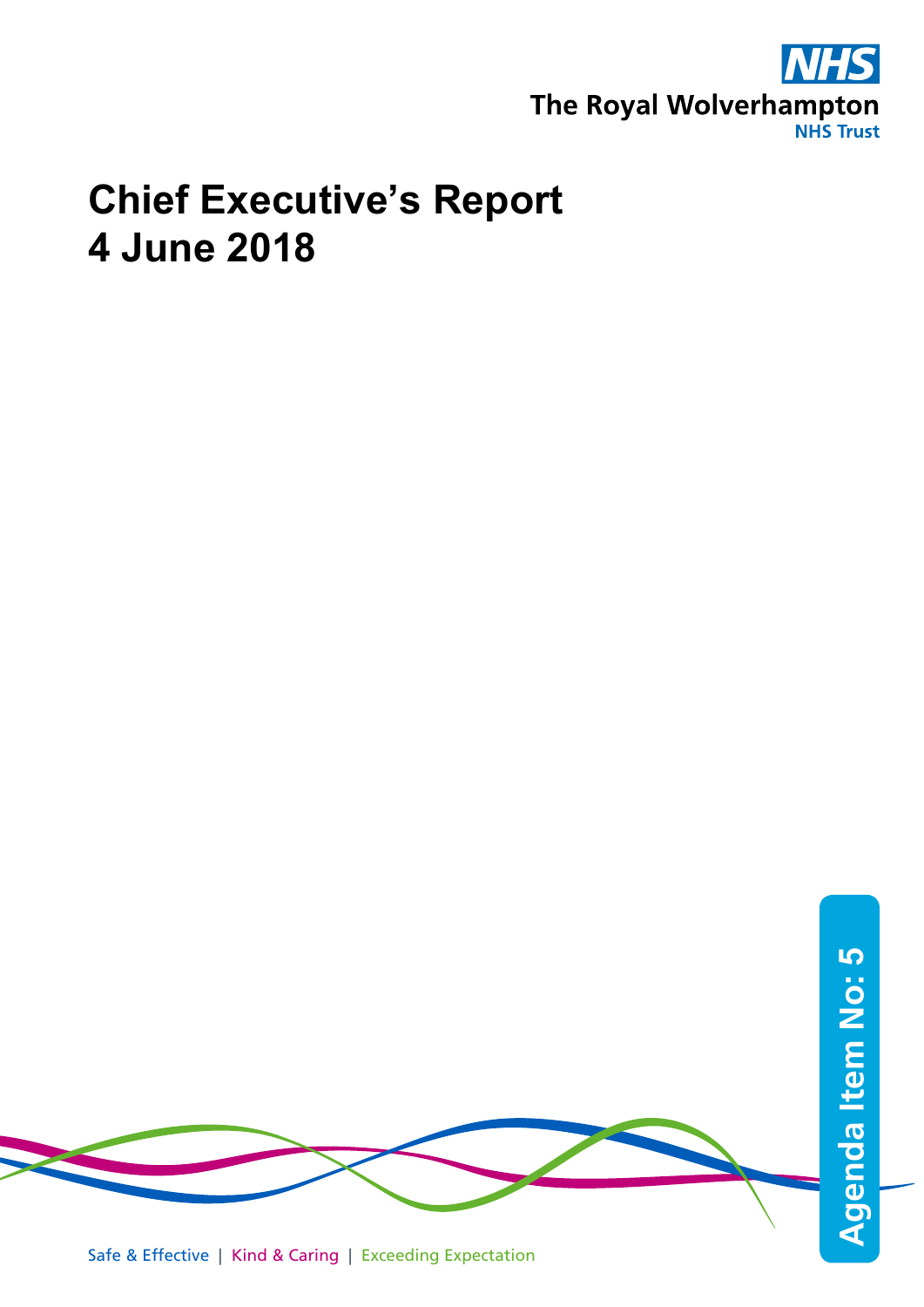**NHS** The Royal Wolverhampton

| <b>JHS Trust</b> |  |
|------------------|--|
|                  |  |
|                  |  |

| <b>Trust Board Report</b>                                      |                                                                                                                                                                                                                                                                                                                                                                                                                                                 |  |  |
|----------------------------------------------------------------|-------------------------------------------------------------------------------------------------------------------------------------------------------------------------------------------------------------------------------------------------------------------------------------------------------------------------------------------------------------------------------------------------------------------------------------------------|--|--|
| <b>Meeting Date:</b>                                           | 4 June 2018                                                                                                                                                                                                                                                                                                                                                                                                                                     |  |  |
| Title:                                                         | <b>Chief Executive's Report</b>                                                                                                                                                                                                                                                                                                                                                                                                                 |  |  |
| <b>Executive</b><br><b>Summary:</b>                            | This report indicates my involvement in various events, policies recently<br>approved, and consultant appointments.                                                                                                                                                                                                                                                                                                                             |  |  |
| <b>Action</b><br><b>Requested:</b>                             | <b>Receive and note</b>                                                                                                                                                                                                                                                                                                                                                                                                                         |  |  |
| For the attention<br>of the Board                              |                                                                                                                                                                                                                                                                                                                                                                                                                                                 |  |  |
| <b>Assure</b>                                                  | Assurance relating to the appropriate activity of the CEO.<br>٠                                                                                                                                                                                                                                                                                                                                                                                 |  |  |
| <b>Advise</b>                                                  | None in this report.<br>٠                                                                                                                                                                                                                                                                                                                                                                                                                       |  |  |
| <b>Alert</b>                                                   | None in this report.<br>$\bullet$                                                                                                                                                                                                                                                                                                                                                                                                               |  |  |
| <b>Author + Contact</b><br><b>Details:</b>                     | Email keith.wilshere1@nhs.net<br>Tel 01902 694294                                                                                                                                                                                                                                                                                                                                                                                               |  |  |
| <b>Links to Trust</b><br><b>Strategic</b><br><b>Objectives</b> | 1. Create a culture of compassion, safety and quality<br>2. Proactively seek opportunities to develop our services<br>3. To have an effective and well integrated local health and care system that operates<br>efficiently<br>4. Attract, retain and develop our staff, and improve employee engagement<br>5. Maintain financial health - Appropriate investment to patient services<br>6. Be in the top 25% of all key performance indicators |  |  |
| <b>Resource</b><br><b>Implications:</b>                        | None                                                                                                                                                                                                                                                                                                                                                                                                                                            |  |  |
| <b>CQC Domains</b>                                             | <b>Responsive:</b> services are organised so that they meet people's needs.<br>Well-led: the leadership, management and governance of the organisation make sure it's<br>providing high-quality care that's based around individual needs, that it encourages learning<br>and innovation, and that it promotes an open and fair culture.                                                                                                        |  |  |
| <b>Equality and</b><br><b>Diversity Impact</b>                 | None in this report.                                                                                                                                                                                                                                                                                                                                                                                                                            |  |  |
| <b>Risks: BAF/TRR</b>                                          | None in this report.                                                                                                                                                                                                                                                                                                                                                                                                                            |  |  |
| <b>Public or Private:</b>                                      | Public                                                                                                                                                                                                                                                                                                                                                                                                                                          |  |  |
| <b>Other formal</b><br>bodies involved:                        | As detailed in the report.                                                                                                                                                                                                                                                                                                                                                                                                                      |  |  |
| <b>References</b>                                              |                                                                                                                                                                                                                                                                                                                                                                                                                                                 |  |  |
| <b>NHS</b><br><b>Constitution:</b>                             | In determining this matter, the Board should have regard to the Core<br>principles contained in the Constitution of:<br>Equality of treatment and access to services<br>High standards of excellence and professionalism<br>Service user preferences<br>Cross community working<br><b>Best Value</b>                                                                                                                                            |  |  |
|                                                                | Accountability through local influence and scrutiny                                                                                                                                                                                                                                                                                                                                                                                             |  |  |